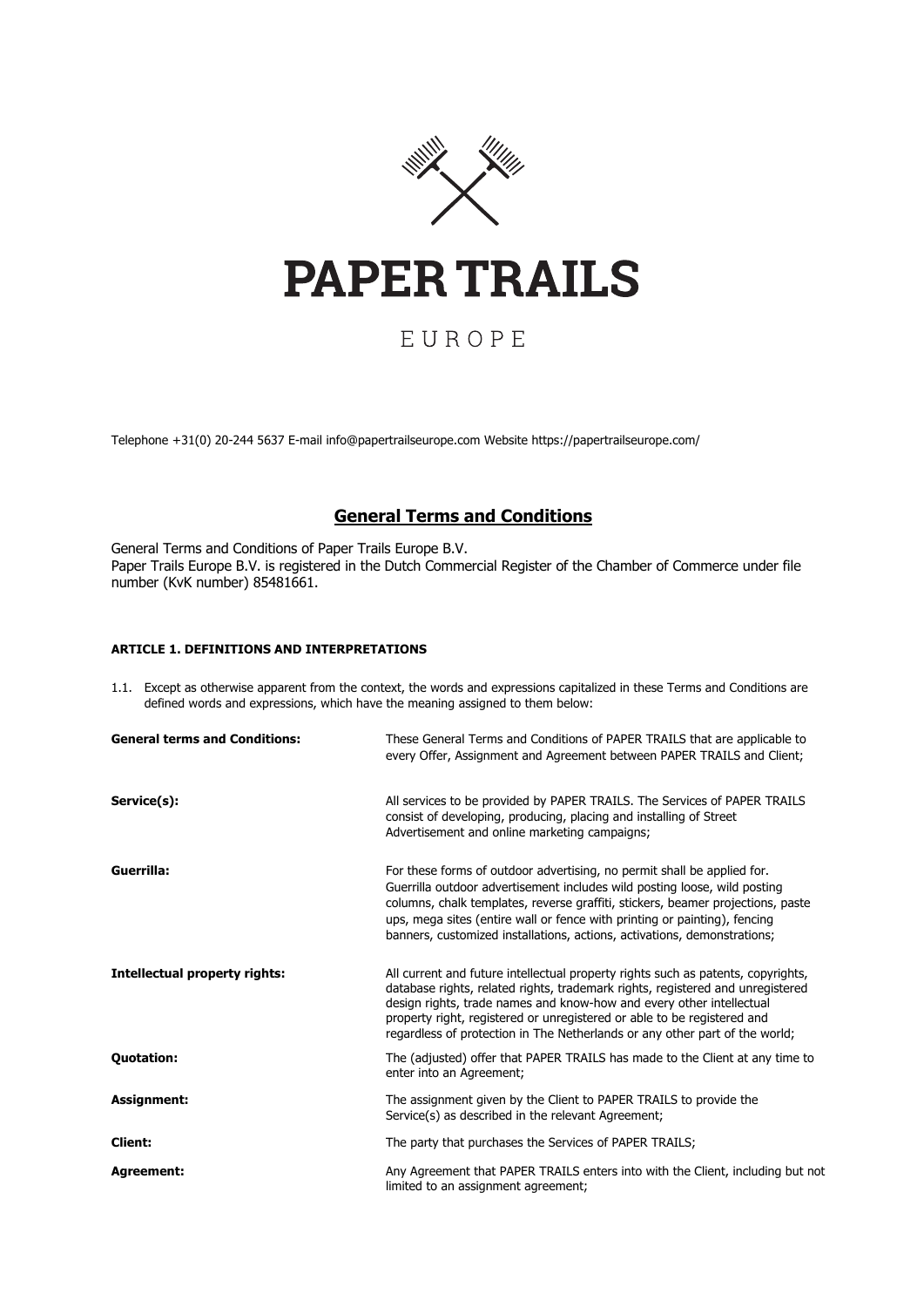| Party:                       | PAPER TRAILS or client;                                                                                                                                                                       |
|------------------------------|-----------------------------------------------------------------------------------------------------------------------------------------------------------------------------------------------|
| <b>PAPER TRAILS:</b>         | Paper Trails Europe B.V. and all its affiliates;                                                                                                                                              |
| <b>Street advertisement:</b> | All forms of outdoor advertisement offered by PAPER TRAILS including<br>Guerrilla and traditional outdoor advertising;                                                                        |
| Fee:                         | The amount(s) of money that the Client shall pay to PAPER TRAILS for the<br>performance of the Services and/or the delivery of Products based on one or more<br><b>Assignment Agreements;</b> |

- 1.2. Unless these General Terms and Conditions expressly provide otherwise, the following applies to the interpretation of the General Terms and Conditions:
	- a. A reference in these General Terms and Conditions to an "Article", is a reference to an article of the General Terms and Conditions;
	- b. References to a Dutch legal term include, where applicable, the term that most closely corresponds to the Dutch term in relevant other jurisdictions;
	- c. the words 'included', and words of similar import mean 'including but not limited to';
	- d. A reference to a person is a reference to a natural person, partnership or a legal entity; and
	- e. The singular shall be deemed to include the plural and vice versa and a reference to a male form shall be deemed to include a reference to a female form and vice versa.

## **ARTICLE 2. APPLICABILITY GENERAL TERMS AND CONDITIONS**

- 2.1 These General Terms and Conditions are applicable to every Offer, Assignment and Agreement between PAPER TRAILS and Client, except if and insofar as otherwise agreed in writing. Agreements that deviate from these General Terms and Conditions are only valid if they have been laid down in writing. By accepting an Offer, placing an Assignment or signing the Agreement, whether orally, in writing, by e-mail or in any other way, the Client declares to have received a copy of the General Terms and Conditions and to be familiar with them and to agree with the contents of the General Terms and Conditions. These General Terms and Conditions are an inseparable part of the relevant Offer, Assignment or Agreement between Client and PAPER TRAILS.
- 2.2 The applicability of the General Terms and Conditions of the Client are expressly rejected. A reference by the Client to the applicability of its own general terms and conditions has no legal effect. If Client explicitly rejects the General Terms and Conditions before entering into any Agreement, no Agreement shall be concluded until agreement has been reached between the Parties on the applicable General Terms and Conditions.
- 2.3 PAPER TRAILS is authorized to amend the General Terms and Conditions from time to time. When this occurs, the new version of the General Terms and Conditions will automatically apply to all existing legal relationships by operation of law and the new General Terms and Conditions will replace the present General Terms and Conditions. PAPER TRAILS will notify the Client in writing of the new General Terms and Conditions.
- 2.4 If one or more provisions of the General Terms and Conditions prove to be invalid or cannot be legally applied, the other provisions of the General Terms and Conditions will remain in force. The parties will consult about the provisions that are not legally valid or cannot be applied legally in order to make a replacement provision that is legally valid and is as close as possible to the purport of the provision to be replaced.

## **ARTICLE 3. OFFERS AND CONCLUSION OF AGREEMENTS**

- 3.1. For all Services the costs will be charged in accordance with the Quotation and / or order confirmation provided by PAPER TRAILS. The Assignment is concluded by signing the Quotation or Agreement by the Parties or a declaration of agreement from the Client by e-mail. In all cases, the Assignment will only be concluded after a written confirmation from PAPER TRAILS to the Client.
- 3.2. All offers and Quotations of PAPER TRAILS are without obligation, unless the contrary is explicitly stated in writing. PAPER TRAILS is entitled to revoke an offer without any obligation to pay damages, at the latest immediately after the acceptance of the offer by the Client.
- 3.3. The Agreement shall be deemed to have been concluded from the day the Offer or Agreement is signed by the Parties or from the day that PAPER TRAILS has accepted or confirmed the Assignment and any special arrangements in writing by signing an order confirmation or an agreement by e-mail, whereby the date of the confirmation is decisive, or at the moment that PAPER TRAILS, at the Client's request, has started the performance of the Agreement in accordance with the provisions of the order confirmation.
- 3.4. PAPER TRAILS cannot be held to its offers, Quotations or order confirmations if the Client can reasonably understand that the offers, Quotations or order confirmations or any part thereof, contain an obvious mistake or error. If an offer, Quotation or order confirmation contains an (obvious) error, ambiguity or clerical error, the Client will inform PAPER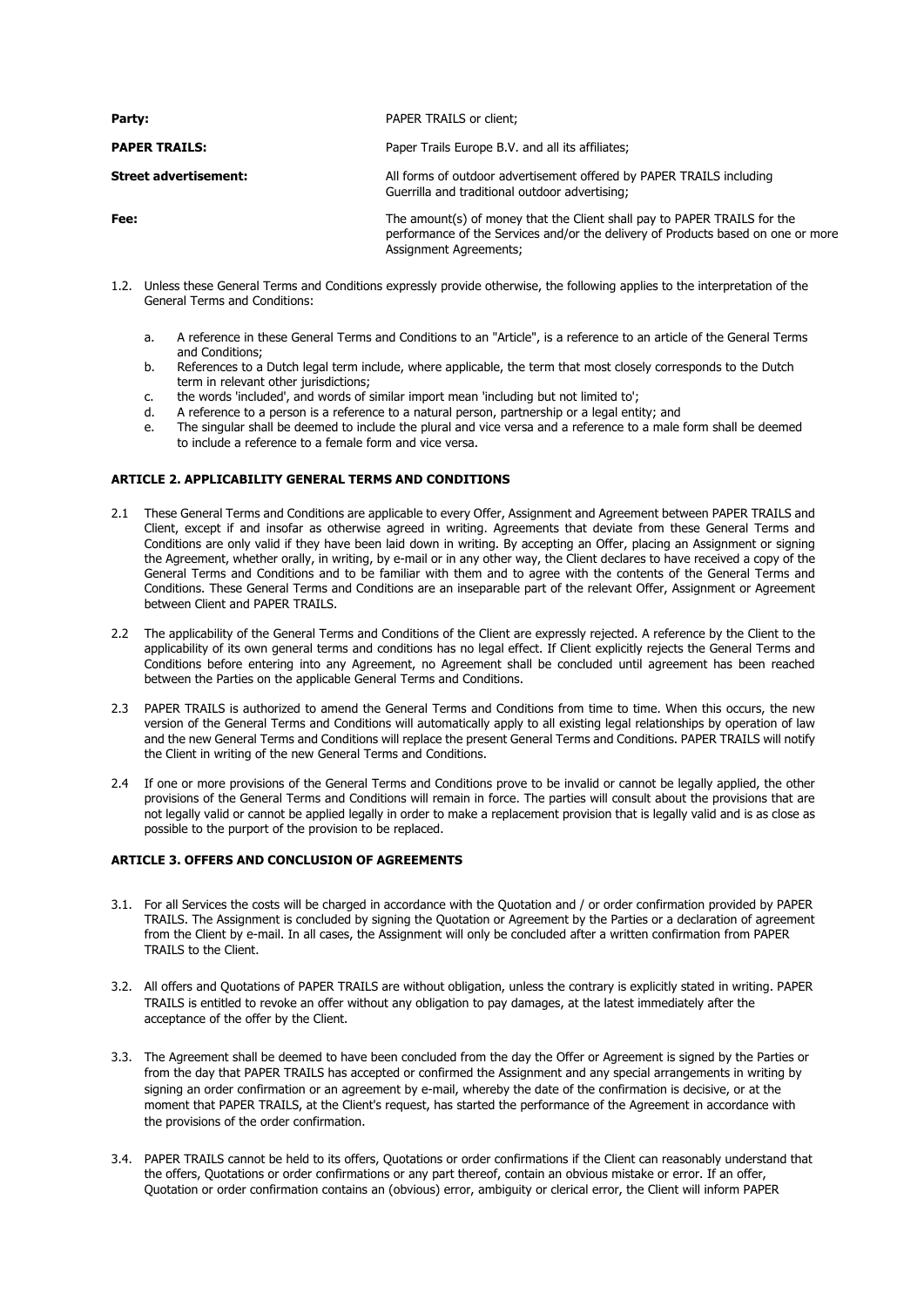TRAILS thereof. PAPER TRAILS is not liable for any damage suffered by the Client as a result of the (apparent) error, ambiguity or error in offers, Quotations or order confirmations.

- 3.5. Client warrants the accuracy and completeness of the information provided by or on behalf of PAPER TRAILS on which PAPER TRAILS has based its Quotation.
- 3.6. An offer in a Quotation only applies to the specific underlying Assignment and not to any future Assignments. Based on the wishes of the Client, PAPER TRAILS will make an estimate of the required number of posters to achieve the desired visibility. Such estimates are only indicative and include in no case a final and binding (price) offer.

## **ARTICLE 4. PRICES**

- 4.1 The Client shall pay to PAPER TRAILS the Fees for the Services to be provided under any Agreement. The prices quoted in the Quotation or at the conclusion of any Agreement are excluding bank transaction costs of PAPER TRAILS and excluding VAT and other government levies, unless expressly agreed otherwise in writing. All Fees are in euros (EUR) and Client shall make all payments in euros (EUR), unless otherwise agreed.
- 4.2 Unless otherwise stated, prices apply in accordance with the Quotation or Agreement, or the rate indicated by PAPER TRAILS. Prices in Quotations and Agreements are based on data and information provided by the Client. In the event of any additions or changes to the Assignment, materials, data or information provided by the Client, changes in prices in Quotations and Agreements may occur. Price increases resulting from the aforementioned additions and changes will be borne by the Client. The Client accepts the possibility of changes to the Assignment, including the change of the Fee. PAPER TRAILS will inform Client of the need for a price increase as soon as possible.
- 4.3 If after the conclusion of the Agreement and before the agreed time of delivery of the Services unforeseen and cost-increasing circumstances occur (including a change / increase in the prices of auxiliary materials, raw materials or parts, wages or any pricedetermining factors whatsoever), PAPER TRAILS is entitled to adjust / increase the price accordingly. However, if PAPER TRAILS wishes to increase the stipulated price within three months of the conclusion of the Agreement, the Client is entitled to terminate the Agreement. In that case, costs already incurred or work performed will be charged. In such cases, the Client is not entitled to compensation or damages. PAPER TRAILS will inform the Client of the need for a price increase as soon as possible. In the event that the Client does not cancel the Assignment within seven (7) days of the price increase, the Client shall be deemed to have agreed to the price increase.

#### **ARTICLE 5. PAYMENT TERMSN AND COLLECTION COSTS**

- 5.1. Unless otherwise agreed in writing, the Client shall pay the full Fee to PAPER TRAILS prior to the commencement of the Services. The invoice must be paid no later than ten (10) days prior to commencement of the Services. In specific cases, an earlier payment may be required, which will be recorded in writing. In all cases, the invoices of PAPER TRAILS shall be paid by Client no later than thirty (30) days after the invoice date.
- 5.2. If and when the Client does not pay the invoice in time in accordance with Article 5.1, he will be in default by operation of law, without further notice of default and/or summons by PAPER TRAILS being necessary. The Client shall then owe the statutory interest (in case of a consumer) or the statutory commercial interest (in case of a company). The interest on the due amount is calculated from the moment that the Client is in default until the moment the full amount owed is paid.
- 5.3. Exceeding of one or more payment terms or non-payment of one or more invoices of PAPER TRAILS as referred to in Article 5.2 shall give PAPER TRAILS the right to suspend its performance under the Agreement within the period specified in Article 5.2. Paper Trails also has the right to cancel or dissolve the Agreement. The costs for the preparation and cancellation of the work will be charged to the Client.
- 5.4. If and as soon as Client is in default, PAPER TRAILS shall have the right to hand over the invoice amounts thus overdue to third parties without further notice. All judicial and extrajudicial (collection) costs shall be borne by Client. The extrajudicial collection costs will always amount to at least 15% of the total amount quoted, supplemented with agency costs with a minimum of € 150,-. Without prejudice to the right of PAPER TRAILS to charge a higher amount in respect of extrajudicial collection costs if the actual extrajudicial collection costs turn out to be higher.
- 5.5. The payments made by the Client shall always primarily serve to pay all interest due and subsequently due and payable invoices which have been outstanding for the longest time, even if the Client states that the payment relates to a later invoice. In the case of invoices of the same date, each invoice shall be paid pro rata.
- 5.6. The full claim of PAPER TRAILS on the Client is immediately due and payable if:
	- Client exceeds a payment term:
	- Client has been declared bankrupt or has been granted a suspension of payment;
	- Client (company) is dissolved or liquidated;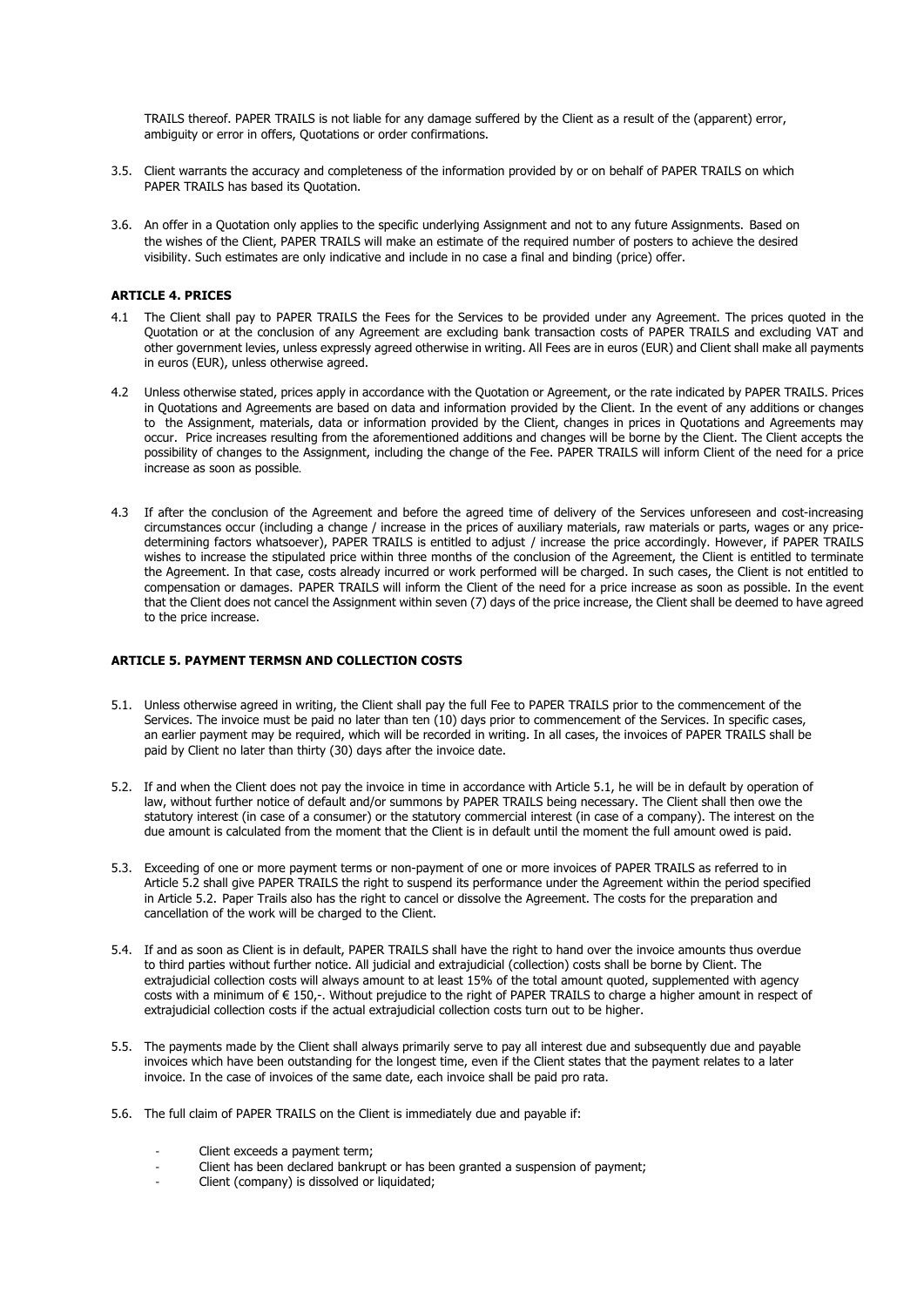Client (natural person) is placed under guardianship or dies.

## **ARTICLE 6. CLIENT'S OBLIGATIONS**

- 6.1. The Client undertakes to provide all information and/or materials that are necessary for PAPER TRAILS to carry out the Assignment in a timely manner, with the understanding that the information and/or materials must be provided to PAPER TRAILS at least ten (10) working days before the date of the agreed work, unless the Parties agree otherwise.
- 6.2. If the Client fails to provide the necessary information or materials in a timely manner, PAPER TRAILS may suspend the performance of the Assignment and charge the Client for the additional costs resulting from the delay. PAPER TRAILS shall not be liable for any damage resulting from PAPER TRAILS having relied on incorrect or incomplete information provided by Client.
- 6.3. Late delivery of the information and/or materials does not suspend the agreed advertising period, nor does it release Client of its obligation to pay the agreed Fee on time.

## **ARTICLE 7. EXECUTION AND COMPLETION PERIOD**

- 7.1. PAPER TRAILS shall execute the Assignment to the best of its knowledge and ability and in accordance with the requirements of good craftmanship. The Parties shall record the execution period and delivery period in the Assignment. The Client is aware that after Client agrees to the Assignment and General Terms and Conditions, PAPER TRAILS will require a minimum of three (3) working days to perform the work, unless otherwise agreed.
- 7.2. If the Client owes an advance payment or must provide information or materials, the time period within which PAPER TRAILS must complete the work will not begin until the payment, information or materials are received by PAPERTAILS. If the Client does not pay on time or does not provide the required information or materials on time, PAPER TRAILS cannot guarantee that the desired location (media location or media surface) and the desired execution and completion time will still be available.
- 7.3. In the event of a change to the Assignment by the Client, the specified period of execution may also change. The Client accepts the possibility of changing the Assignment, including the change in the execution period. The Client may only change the completion date after consultation and with the consent of PAPER TRAILS.
- 7.4. PAPER TRAILS may refuse a request from the Client to change the Assignment, if this may have qualitative or quantitative consequences for the work. PAPER TRAILS may refuse a request to change the Assignment if, among other things, (i) the change negatively affects the quality of the end result of the original Assignment or (ii) insufficient capacity is available for the execution of the change, given the deadlines set by the Client. PAPER TRAILS shall inform the Client in writing of the reasons for the refusal.
- 7.5. An initial completion date is never a statutory limit. The delivery times are set in the expectation that there are no impediments for PAPER TRAILS to perform the Services to be performed. If a date is exceeded, the Client must first give PAPER TRAILS written notice of default.
- 7.6. Exceeding the delivery period will never entitle the Client to dissolve the Agreement, unless (i) the execution is permanently impossible or (ii) if PAPER TRAILS also fails to perform the Assignment within a period again communicated in writing by PAPER TRAILS or (iii) the Parties have expressly agreed in writing that the specified term and/or delivery date was to be regarded as a statutory limit.
- 7.7. After delivery of the Street Advertising, PAPER TRAILS shall provide Client with at least one photo of the placed Street Advertising within seven (7) days after placement. The photos provided shall give an impression of the placed Street Advertising. PAPER TRAILS is not obliged to provide photos of all locations to the Client, unless otherwise agreed.

#### **ARTIKEL 8. CANCELLATION OF THE ASSIGNMENT**

- 8.1. Except when this is agreed with PAPER TRAILS in writing, an Assignment may not be cancelled. If cancellation is permitted, Client shall notify PAPER TRAILS in writing of the total or partial cancellation and the Client is obliged to compensate PAPER TRAILS for all expenses reasonably incurred in connection with the execution of this Assignment, as well as for any other damages resulting from the cancellation in question.
- 8.2. PAPER TRAILS shall be entitled to cancel a Street Advertising (campaign) or online marketing campaign with immediate effect if the visual material is offensive, provocative, obviously infringing or not in line with ethnic or moral guidelines of PAPER TRAILS or other third parties.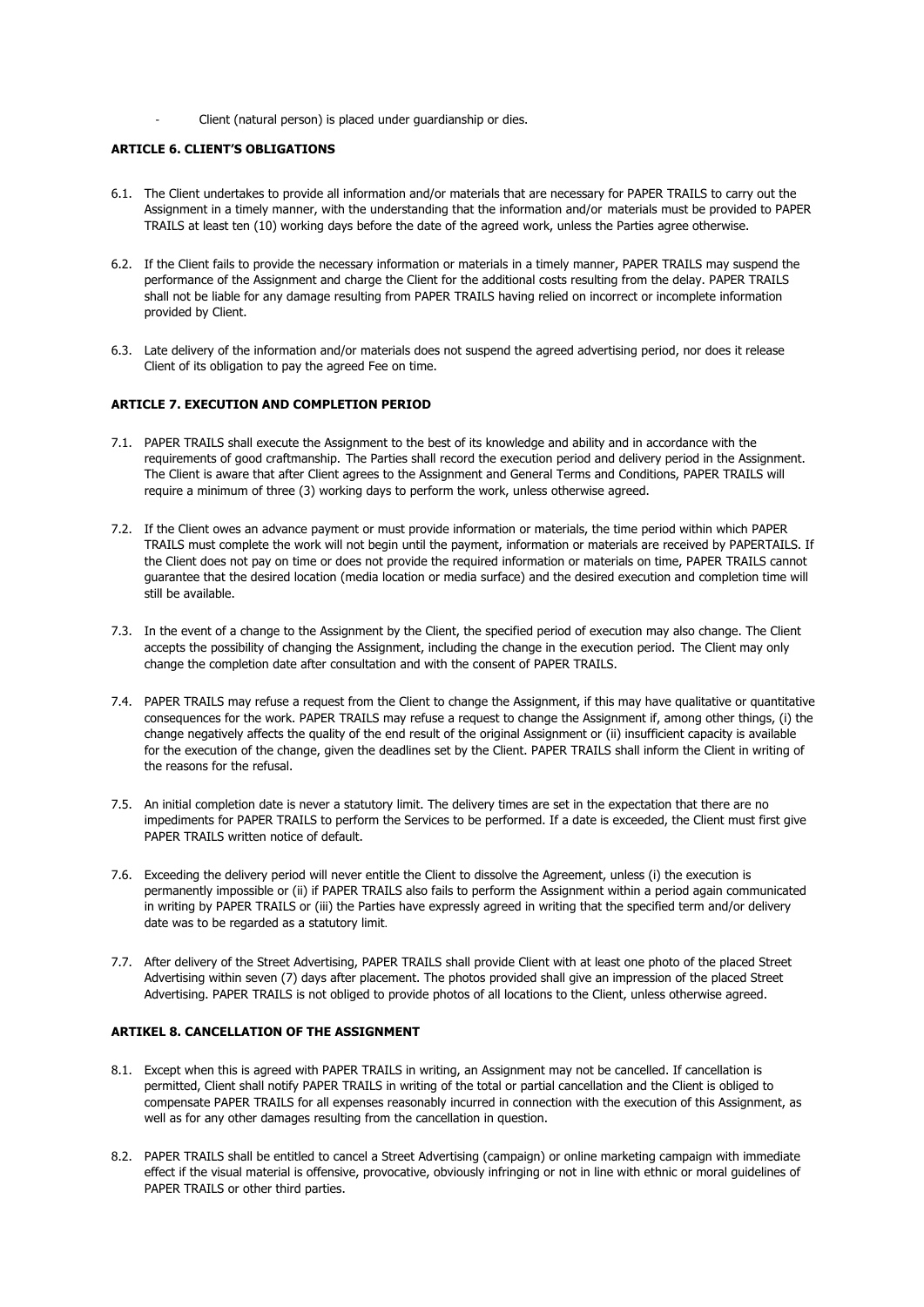#### **ARTICLE 9. DURATION OF THE CONTRACT**

9.1. PAPER TRAILS and the Client shall enter into the Assignment for a definite period of time, unless the Parties agree otherwise.

#### **ARTICLE 10. EARLY DISSOLUTION**

- 10.1. Parties are entitled to dissolve any Agreement (fully or partially) out of court by means of a registered letter if the other Party remains in default of fulfilling its obligations under any Agreement even after a notice of default has been issued in writing, whereby a period of 7 days has been given for compliance.
- 10.2. The parties will furthermore be entitled, without any notice of default being required, to dissolve any Agreement (in whole or in part) out of court if one of the Parties:
	- Files for bankruptcy or is declared bankrupt;
	- applies for (provisional) suspension of payment or is granted its (provisional) suspension of payment;
	- (company) is dissolved or liquidated;
	- (natural person) is placed under guardianship or dies.
- 10.3. Obligations in the General Terms and Conditions which by their nature are intended to continue even after dissolution of any Agreement, shall continue in full force after dissolution of the Agreement. These obligations include: Confidentiality and secrecy (Article 14), Intellectual property (Article 12), Liability (Article 13), Force majeure (Article 11), Choice of forum and choice of law (Article 22).

## **ARTICLE 11. FORCE MAJEURE**

- 11.1. PAPER TRAILS shall not be obliged to fulfil any obligation if it is prevented from doing so as a result of force majeure. If, due to force majeure, the execution of the Assignment cannot take place on the agreed date, PAPER TRAILS will without delay inform the Client of this without prejudice to the Client's obligation to purchase the relevant Services at a different time, and without prejudice to the other obligations of the Client arising from the relevant Assignment. In mutual consultation, a new date and/or term will be set as soon as possible. The Client cannot cancel or dissolve the Agreement, unless the force majeure situation persists for longer than 60 days. PAPER TRAILS shall not be liable for any damage suffered by the Client as a result of the force majeure situation of PAPER TRAILS.
- 11.2. If PAPER TRAILS is prevented from performing the Agreement due to force majeure, PAPER TRAILS shall be entitled, without prejudice to its other rights, to suspend the performance of the Agreement without judicial intervention, or to dissolve the Agreement in whole or in part, without being liable for any compensation.
- 11.3. Force majeure shall mean all external causes, foreseen or unforeseen, which are beyond the control of PAPER TRAILS, but which prevent PAPER TRAILS from fulfilling any obligation.
- 11.4. Force majeure shall mean in any case: war, terrorism, non-delivery of materials by supplier(s), delay by post, epidemic/pandemic, civil war, riot, molestation, destruction of advertising carriers by third parties, danger of war, state of emergency, strikes, blockade, business disruption, material shortages, defectiveness of goods and materials, fire, explosion, flood, earthquake and other natural disasters, general transport problems, export or import bans, refusal to issue import and export permits, excessive absenteeism of employees, suppliers or third parties engaged, loss of advertising concession or withdrawal of permission by the grantor of PAPER TRAILS, the restrictions imposed by the government, the removal and/or requisition of an advertising medium on confiscation or other government action and non-performance of the suppliers of PAPER TRAILS or other means of non-compliance by these suppliers with their obligations. In addition, force majeure includes unsafe situations. These include situations that arise from threats and violence from third parties, weather conditions, danger of contamination in times of an epidemic / pandemic, the danger of being imposed any fines or warnings by the police, justice, municipalities and government. When the execution of the work is prevented by a summons to leave, for whatever reason, from an enforcer, police, security guard or bystander, PAPER TRAILS is entitled to stop the execution as a result of force majeure.
- 11.5. In the event of restrictive government measures as a result of an epidemic/pandemic, PAPER TRAILS will try to perform the Services properly within the imposed (government) measures. When this is not possible, PAPER TRAILS has the right to postpone the performance of the Services to a later time when this is possible without incurring additional costs. In the event of a curfew on the day of performance, PAPER TRAILS shall perform the Services within the rules and permitted times of such curfew.
- 11.6. If PAPER TRAILS has already partially fulfilled its obligations under the Agreement before the time of occurrence of force majeure or has the possibility to partially fulfill them, PAPER TRAILS shall be entitled to invoice the work already performed.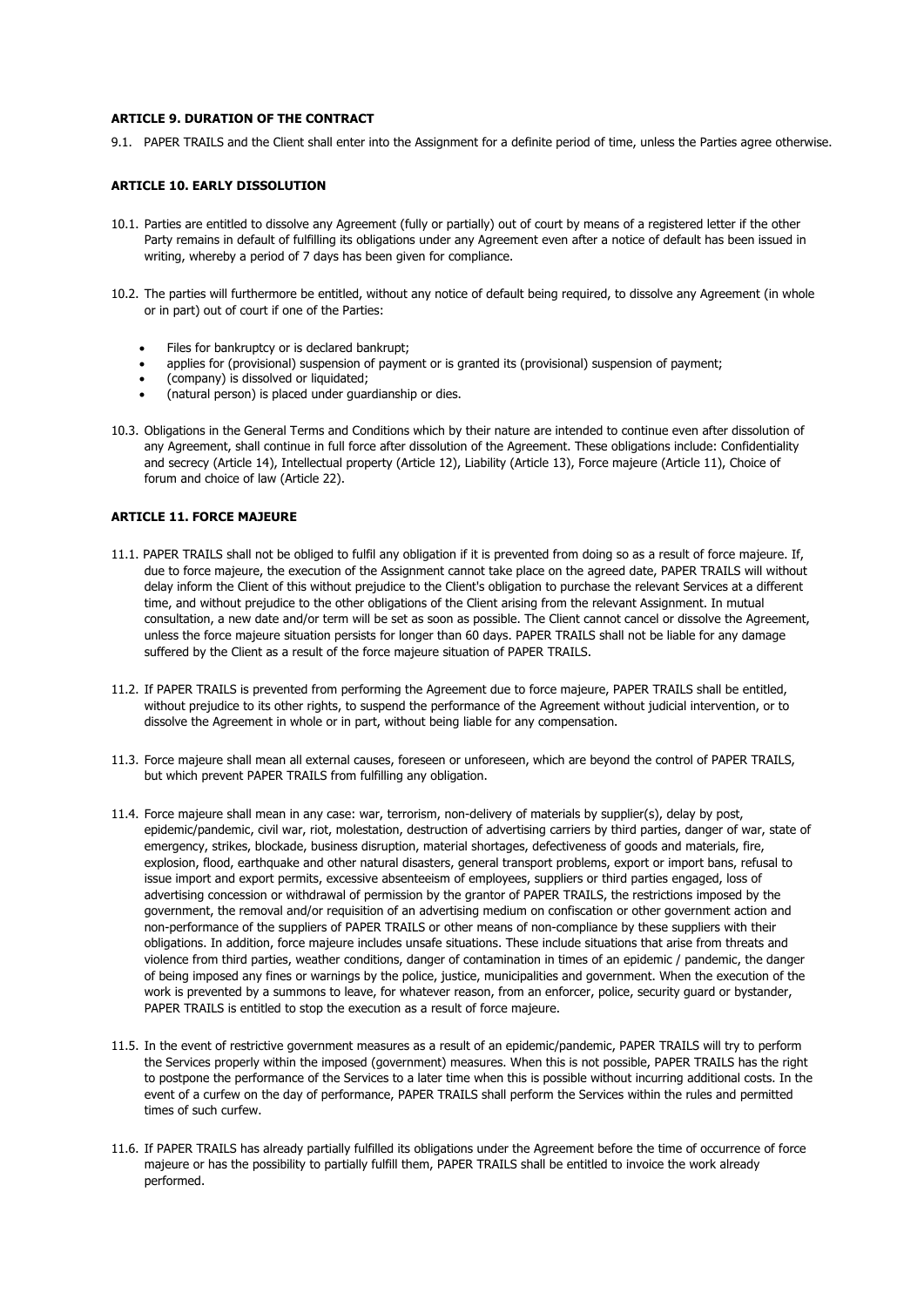#### **ARTICLE 12. INTELLECTUAL PROPERTY RIGHTS**

- 12.1. The Intellectual Property Rights of all sketches, drawings, illustrations, paintings, photos, posters, advertisements, advertising carriers, etc. designed or created by PAPER TRAILS, will exclusively rest with PAPER TRAILS. The Client is not permitted to use these Intellectual Property Rights in any way without written permission from PAPER TRAILS. The Client shall only acquire the rights of use that have been expressly granted to it in the Agreement concluded in writing between the Parties.
- 12.2. The Client guarantees to be entitled to the Intellectual Property Rights that rest on the provided material. By granting the Assignment, the Client grants PAPER TRAILS the right to use the material in accordance with the Assignment. The Client shall indemnify PAPER TRAILS against all third party claims for infringement of the material supplied by Client and placed by PAPER TRAILS.
- 12.3. The Client is not permitted to use the trade names, brand names, logos or figurative marks of PAPER TRAILS, except with the express written permission of PAPER TRAILS. The Client is also not permitted to reproduce or publish texts, photos or other content from the websites of PAPER TRAILS without the express written permission of PAPER TRAILS.
- 12.4. PAPER TRAILS is entitled to use images of the commissioned Street Advertising and online marketing campaigns for online and offline (marketing) expressions, including in any (future) leaflets, brochures, advertisements, portfolios or on one of the websites or social media channels of PAPER TRAILS.
- 12.5. If the Client does not fulfil its obligations under this article towards PAPER TRAILS, or acts contrary to the provisions of this article, the Client shall forfeit to PAPER TRAILS, due to the violation and/or non-compliance, an immediately due and payable, not subject to set-off ("verrekening"), suspension ("opschorting") or moderation ("matiging") fine of € 5,000,-- (in words: five thousand euros), to be increased by  $\in 1.000$ ,-- (in words: one thousand euros) per day that the violation and/or non-compliance continues, without prejudice to the right to recover the actual damages suffered as a result of the violation and/or non-compliance from the Client and/or to claim full compliance in addition to the fine.
- 12.6. The Client is obliged to pay the fines as referred to in Article 12.5 of the General Terms and Conditions to PAPER TRAILS within ten working days, failing which the statutory commercial interest persuant to Article 6:119a of the Dutch Civil Code is due. The fine may not be offset ("verrekend") or suspended ("opgeschort").

## **ARTICLE 13. LIABILITY**

- 13.1. If one of the Parties fails to comply with one or more of its obligation(s) under an Agreement, the other Party will give notice of default, unless fulfilment of the obligations concerned is already permanently impossible, in which case the defaulting party is immediately in default. If delivery is made to two or more Clients jointly, they will each be severally liable for the full compliance with the Agreement concluded by them.
- 13.2. The notice of default shall be given in writing, granting the defaulting Party a reasonable period in which to perform its obligations. This term has the character of a statutory limit ("fatale termijn"). The Client's notice of default must contain a description of the shortcoming that is as complete and detailed as possible, so that PAPER TRAILS is given the opportunity to respond adequately.
- 13.3. The Party that fails attributably in the fulfilment of its obligation(s) is liable to the other Party for compensation of the material damage suffered or to be suffered by the other Party, with due observance of articles 13.4 to 13.12, insofar such damage cannot be remedied by the failing Party within a reasonable time.
- 13.4. In all cases, the damages to be compensated by PAPER TRAILS is limited to the direct material damage, limited to an amount equal to no more than the invoice value (excluding VAT) under the relevant Agreement during a period of 12 months prior to the occurrence of the liability.
- 13.5 In all cases, the damages to be compensated by PAPER TRAILS shall be limited to the amount that its insurer pays out in that particular case.
- 13.6 Indirect damage, consequential damage, loss of profit, lost savings, reduced goodwill, damage due to business interruption, damage as a result of claims from customers of the Client, damage related to the use of items, materials or software of third parties prescribed by the Client to PAPER TRAILS and damage related to the use of suppliers, staff or any other third party prescribed by the Client to PAPER TRAILS is excluded. Also excluded is the liability of PAPER TRAILS in connection with mutilation, destruction or loss of data or documents. PAPER TRAILS is also not liable for improper use of the material supplied by PAPER TRAILS.
- 13.7. PAPER TRAILS is not liable for damage to property of the Client or third parties, including damage, mutilation or loss of property, unless there is gross fault or negligence on the part of PAPER TRAILS or third parties engaged by Paper Trails.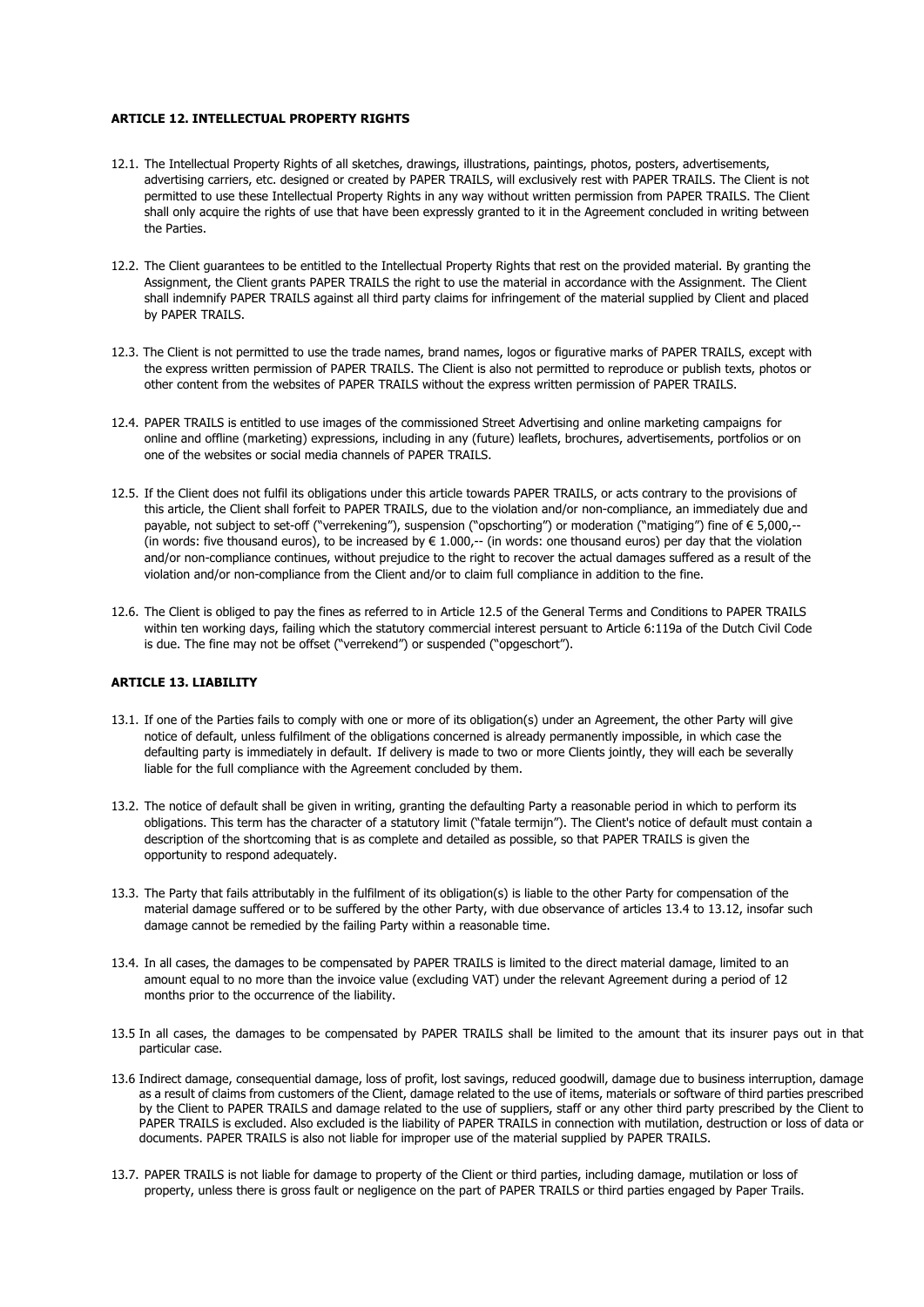- 13.8. The Client is aware of the risks associated with a Guerrilla campaign, such as damage, removal and cover up by other posters/materials of the Guerrilla campaign and the imposition of fines. The Client is aware that no permit is requested for the Guerrilla campaigns. The responsibility for a Guerrilla campaign always rests with the Client. PAPER TRAILS shall not be liable for any complaints and/or fines/taxes at/after the execution and/or application of Guerrilla campaigns. In all cases, the Client is responsible for any risk associated with a Guerrilla campaign. PAPER TRAILS shall not be liable for the removal / damage / cover up of Guerrilla campaigns. At the request of the Client, the removed / damaged / covered up Guerrilla campaign can be restored and returned to its original state as much as possible. PAPER TRAILS may charge an additional Fee for this to the Client.
- 13.9. PAPER TRAILS is not liable for damage or theft of Street Advertising. Damage or theft of Street Advertising does not entitle the Client to demand dissolution of the Agreement or to withhold or suspend payment in whole or in part.
- 13.10.The Client remains liable at all times for the form and content of the advertisement, on the basis of which Client expressly indemnifies PAPER TRAILS against claims from third parties.
- 13.11.The exclusions and limitations of liability of PAPER TRAILS described in this Article are without prejudice to the other exclusions and limitations of liability of PAPER TRAILS described in these General Terms and Conditions.
- 13.12.A condition for the existence of any right to compensation is always that the Client reports the damage to PAPER TRAILS in writing as soon as possible after its occurence. Any claim for compensation against PAPER TRAILS will lapse by the mere lapse of twelve months after the claim arose, unless the Client has instituted a legal claim for compensation for the damage before the expiry of that period.

#### **ARTIKEL 14. CONFIDENTIALITY AND SECRECY**

- 14.1. The Parties will keep the content of the Quotations, Assignments and Agreements confidential and secret.
- 14.2. The Parties will observe strict confidentiality with regard to the confidential information provided by the other Party, including trade secrets and personal data, and shall not provide these to third parties or in any way disclose them to third parties, except with the prior written consent of the other Party.
- 14.3. The obligation of confidentiality shall not apply if:
	- (i) the other Party gives written permission for deviation from this, whereby consent will not be withheld on unreasonable grounds;
	- (ii) there is a statutory obligation or an obligation imposed by a court or an arbitrator to disclose information about the Agreement or to provide a copy of the Agreement;
	- (iii) proceedings between the Parties are pending before the public courts or in arbitration, where the submission of the Agreement is necessary for the settlement of the dispute;
	- (iv) (information regarding) the Agreement has become public, unless this is a result of violation of the Agreement by the person who is obliged to maintain confidentiality;
	- (v) it concerns communication with auxiliary persons involved in the (execution of the) Agreement (whether or not employed by the Parties), more specifically the advisors and insurers of the Parties. The parties will take all reasonable measures to ensure that these auxiliaries are aware of the confidentiality obligation and will request that they comply with it.

#### **ARTICLE 15. RETENTION OF TITLE**

- 15.1. All materials and results of the Services provided by PAPER TRAILS shall remain the property of PAPER TRAILS unless otherwise agreed and until the Client has fully complied with all its obligations.
- 15.2. Client shall do everything he reasonably can do to secure the properties of PAPER TRAILS.
- 15.3. In the event that the Client fails to comply with any obligation under the Agreement, PAPER TRAILS shall, without any notice of default being required, be entitled to repossess the goods, without prejudice to the right to claim reasonable compensation for damage suffered, loss of profit and interest.
- 15.4. If PAPER TRAILS wishes to exercise its property rights, the Client gives unconditional and irrevocable permission to PAPER TRAILS to enter all places where the properties are located, so that PAPER TRAILS can repossess them.

#### **ARTICLE 16. THIRD PARTIES**

16.1. If PAPER TRAILS wishes to use of the services of third parties in the performance of the Services either by subcontracting of by hiring temporary personnel, PAPER TRAILS is fully entitled to do so. PAPERTRAIL does not need to obtain (prior)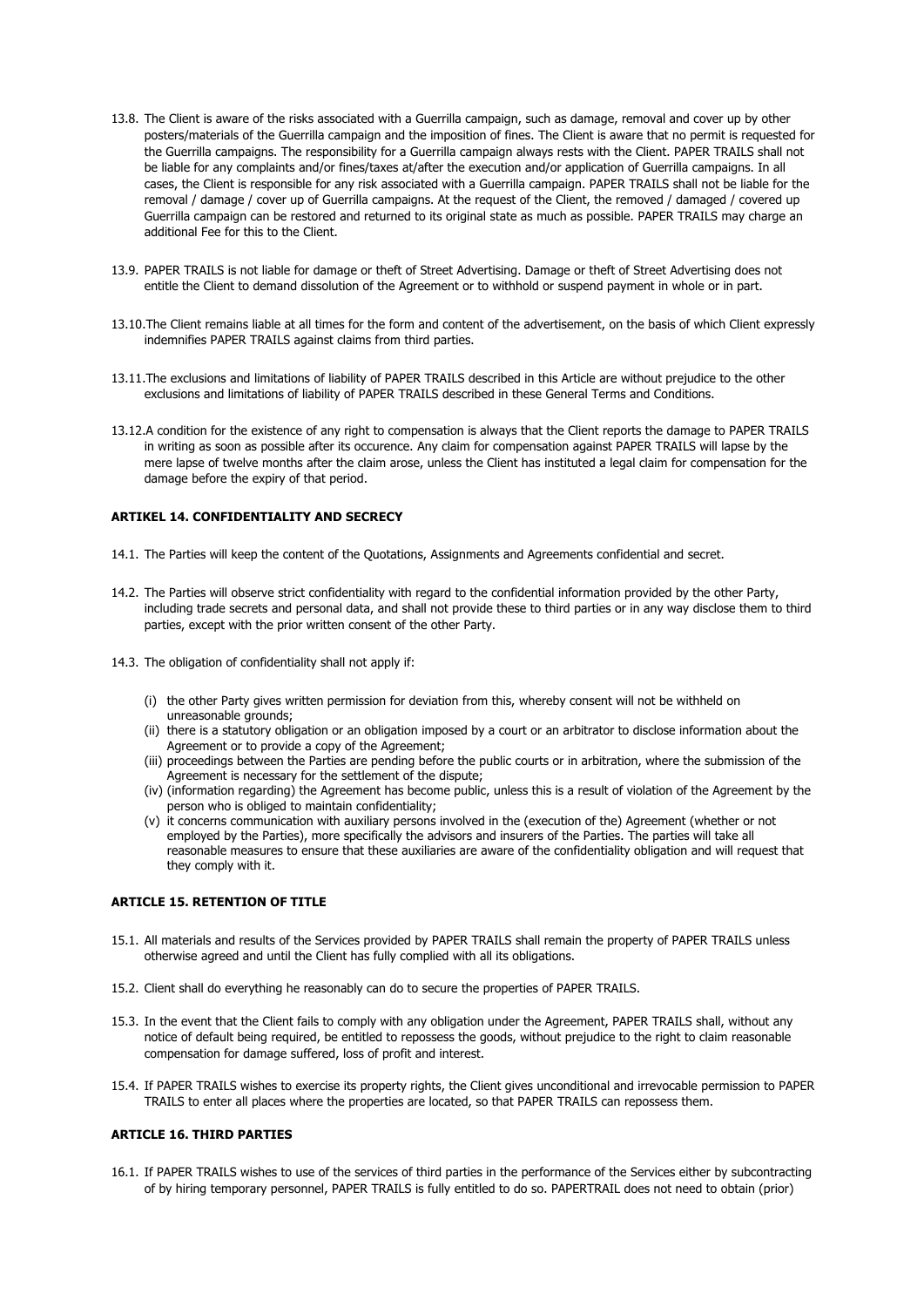permission from the Client. The applicability of Articles 7:404, 7:407(2) and 7:409 of the Dutch Civil Code is expressly excluded.

#### **ARTICLE 17. GUARANTEES**

- 17.1. PAPER TRAILS guarantees that it only deploys staff members and/or third parties who possess the skills and qualifications required to perform the Services, taking into account the nature and content of the Services. PAPER TRAILS also guarantees that the staff members and/or third parties deployed by it meet the requirements that may be imposed on a comparable service provider as a reasonably competent and reasonably acting service provider.
- 17.2. PAPER TRAILS guarantees that the Service provided comply with what has been agreed in the Agreement, subject to the provisions of this Article.
- 17.3. The Client is obliged to thoroughly inspect the work for defects after delivery and, in the presence thereof, to notify PAPER TRAILS in writing immediately. If Client does not inform PAPER TRAILS in writing within 3 days after the day of delivery about defects, which could have been detected upon thorough inspection, Client is considered to agree with the state in which the work was delivered. The Client shall be obliged to specify the complaint accurately accompanied by written evidence. PAPER TRAILS must be promptly enabled to check the Services. If, in its opinion, the Services have been performed correctly, PAPER TRAILS will strive as much as possible for an adequate solution, in consultation with the Client. Defects do not entitle the Client to demand dissolution of the Agreement or to withhold or suspend payment in whole or in part.
- 17.4. PAPER TRAILS cannot guarantee fixed locations to the Client for Street Advertising, unless otherwise agreed.
- 17.5. Client may indicate its preference for the desired location of the Street Advertising to PAPER TRAILS. PAPER TRAILS shall strive to place the Street Advertising at the desired location, but cannot guarantee that the location is available, unless otherwise agreed. If the desired location is not available, PAPER TRAILS will notify the Client and place the Street Advertising at a location that is as similar as possible.
- 17.6. The lifespan of the Guerrilla campaigns cannot be estimated in advance, because they are usually placed in the outdoor area. PAPER TRAILS can in no way guarantee the estimated lifespan of the applied expressions. If the lifespan of a Guerrilla campaign is shorter or longer than initially estimated, this can never give entitlement to compensation, a discount of the agreed Fee or dissolution of the Agreement. Also, any removal costs cannot be passed on to PAPER TRAILS.
- 17.7. At locations where the surface is too clean for reverse graffiti, or reverse graffiti will not give the desired effect, PAPER TRAILS will apply the expression with white chalk paint. The Client agrees that a reverse graffiti campaign can be carried out entirely with chalk if the aforementioned circumstances so require, unless the Client has explicitly indicated in writing that the reverse graffiti may not be replaced by white chalk paint.

#### **ARTICLE 18. COMPLAINTS AND REPORTS FROM THIRD PARTIES**

18.1 If the Client has received a complaint or report as a result of the Street Advertisement placed by PAPER TRAILS, the Client shall immediately inform PAPER TRAILS. The Client shall only respond (substantively) to the complaint or report after consultation with PAPER TRAILS.

## **ARTICLE 19. PRIVACY**

19.1. If Client contacts PAPER TRAILS (by phone, by e-mail, via the website or in any other way), PAPER TRAILS will process the (personal) data in accordance with the General Data Protection Regulation (GDPR) and its privacystatement (https://papertrailseurope.com/privacy-cookies/).

## **ARTICLE 20. TRANSFER OF RIGHTS AND OBLIGATIONS**

20.1. Parties are not entitled to transfer the rights and obligations arising from the Agreement concluded under these General Terms and Conditions to third parties in whole or in part, except with the prior written consent of the other Party.

#### **ARTICLE 21. CONFLICTING CLAUSE**

21.1. In the event that these General Terms and Conditions and the Agreement contain conflicting conditions, the conditions included in the Agreement shall apply.

#### **ARTICLE 22. APPLICABLE LAW AND COMPETENT COURT**